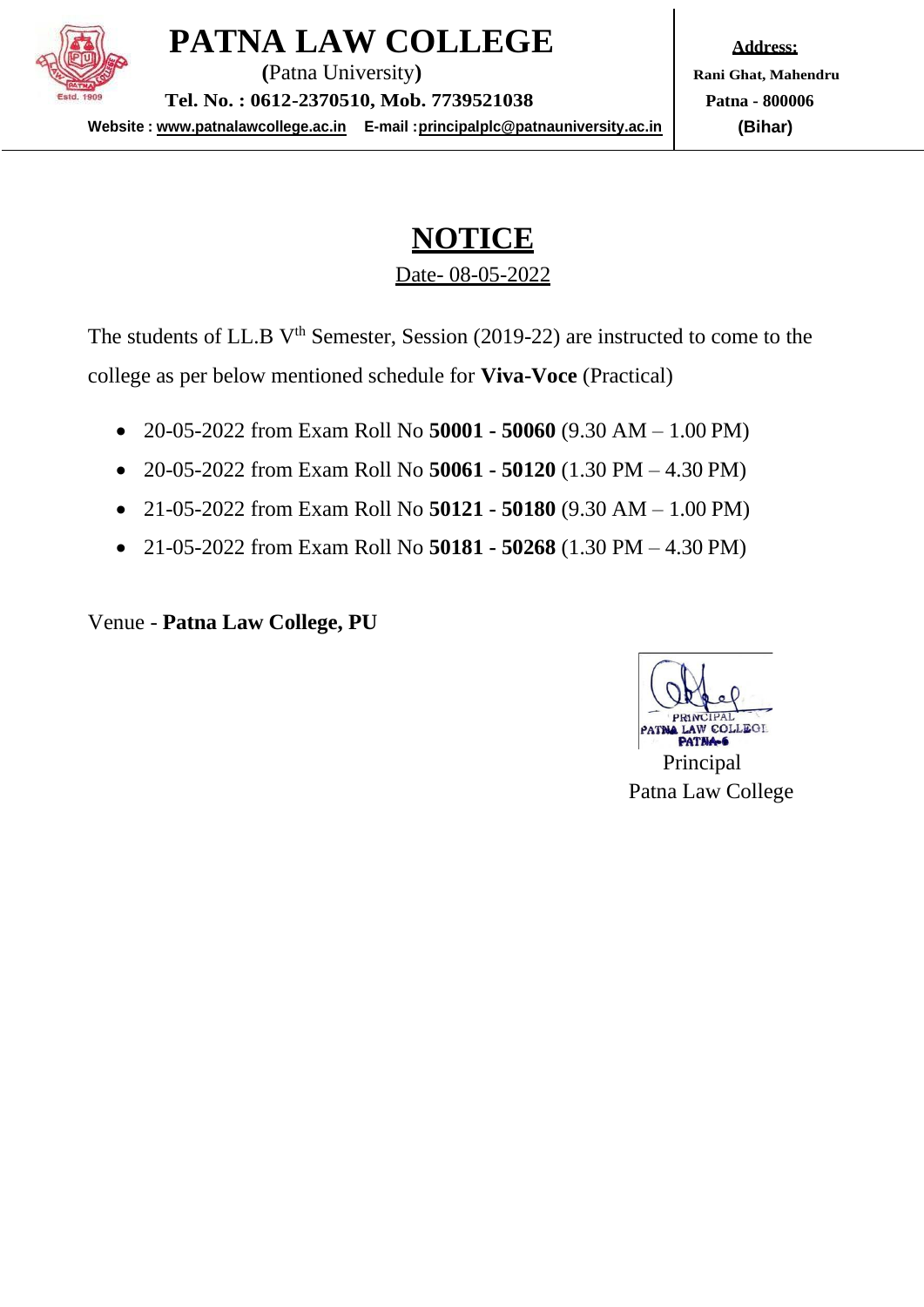# **TOPICS FOR PROJECT WORK**

# **TO BE PREPARED BY THE STUDENTS OFLL.B PART-III, SEMESTER –Vth**

# **PAPER: VI**

# **Subject:- Drafting, Pleading and Conveyancing**

#### **Roll No. 1 to 25 :-**

- **1. What is 'Pleading'? What is the meaning of 'Pleading to state material facts and not evidence'?**
- **2. What is'InterlocutoryApplication'? What are the provisions for it provided under CPC?**
- **3. What is the meaning of 'return of plaint to the plaintiff' and under what circumstances it can be done?**
- **4. What is 'Bail'? What are the provisions provided forit under the CrPC 1973?**
- **5. Draft a 'sale deed'. State whether'sale deed'requires to be registered?**
- **6. What are the general rules of 'Conveyancing'?**

#### **Roll No. 26 to 50:-**

- **1. What is the meaning of 'Drafting' in Law? What are the general principles of good drafting?**
- **2. Whatis themeaning of'New facts must be specially pleaded'?**
- **3. Whatis 'Affidavit'?Whomay administeroathson'Affidavit'?**
- **4. Prepare an 'Affidavit' in support to an Application for Declaration of Lost of High School Certificate.**
- **5. What is the meaning and object of Conveyancing?**
- **6. WhataretheprovisionsunderSection438Cr.P.Cpertainingto direction for Grantof Bailto person Apprehending Arrest?**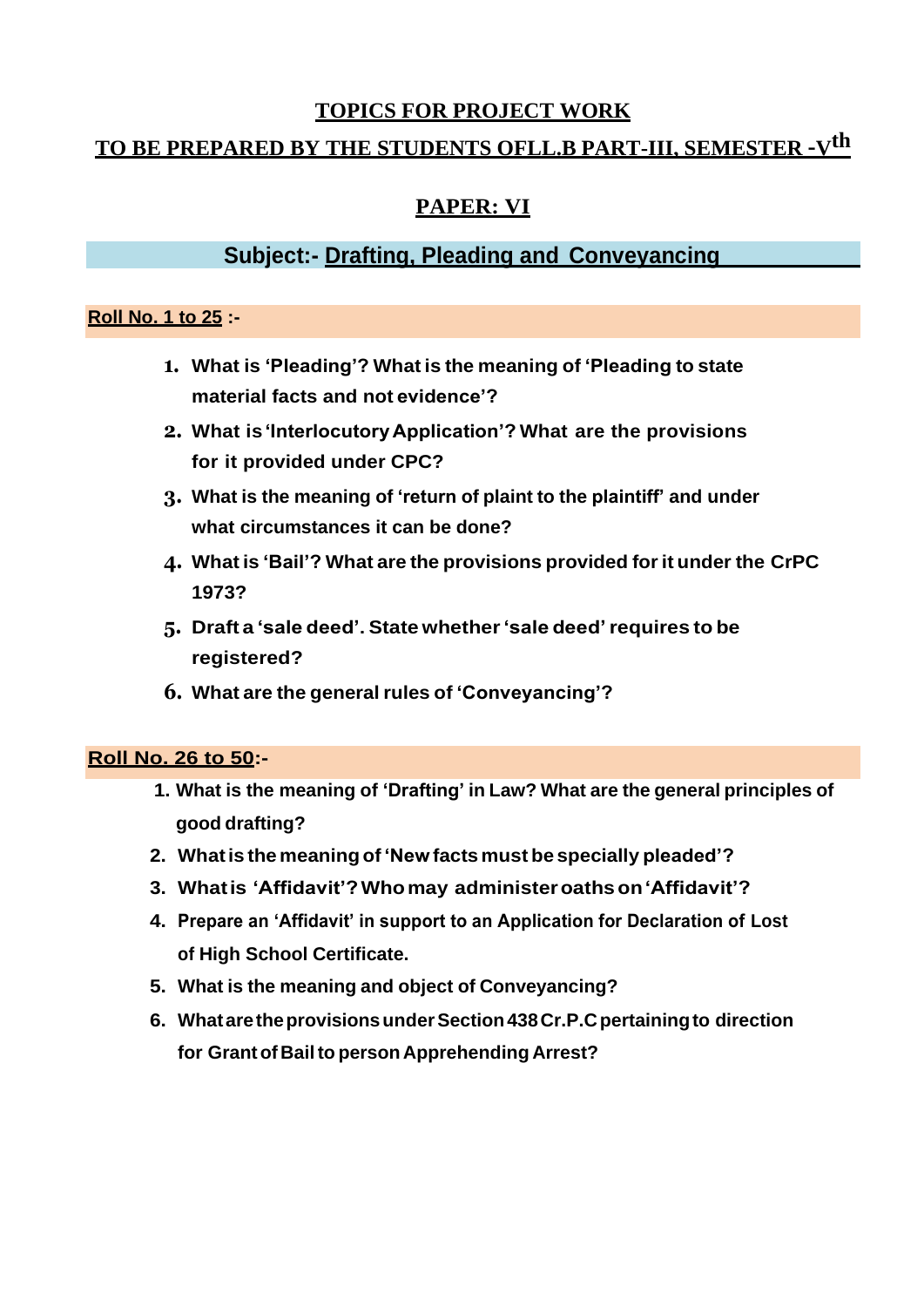# **Roll No. 51 to 75:-**

- **1. What is the meaning of 'plaint'? What precautions that should be taken while drafting a plaint?**
- **2. Whatdoyou meanby'Necessary' and'ProperParty' ina suit?Explain differences betweenthem.**
- **3. Explain differences between Legal and Equitable set off.**
- **4. Whatis 'material facts'? Why these are only be pleaded in pleading?**
- **5. Whatarethe'RightsandLiabilities'ofMortgagee?**
- **6. Draft a 'Deed of Will'. Can any right be transferred to the beneficiary during the life time of one who executed the 'Will'?**

#### **Roll No – 76 to 100:-**

- **1. Explain the principal object and significance of pleading.**
- **2. 'Pleading provides a guideline to proceed with civil suits for the parties'. Explain**
- **3. Draft a 'Gift deed' giving its essentialrequirements.**
- **4. Explain 'Set-Off' and its effect. Distinguish between Legal and EquitableSet-Off'.**
- **5. Explain the meaningof'Conveyancing'and its significance.**
- **6. Draft a 'Memorandum of Appeal' against Conviction in the Court of Sessions Judge under Section374,Cr.P.C.**

#### **Roll No. 101 to 125:-**

- **1. Explain'Pleading' andits significance in Law**
- **2. Explain'CauseofAction'anditssignificanceinPlaint.**
- **3. What are the basicprinciples and qualities ofgood 'drafting'?**
- **4. Whatis 'Will'? What are its key ingredients?**
- **5. Prepare an 'Affidavit' in support to an Application for seting aside '***Ex- parte Decree'***.**
- **6. What are the legal consequences for filing a 'False Affidavit' in the Court?**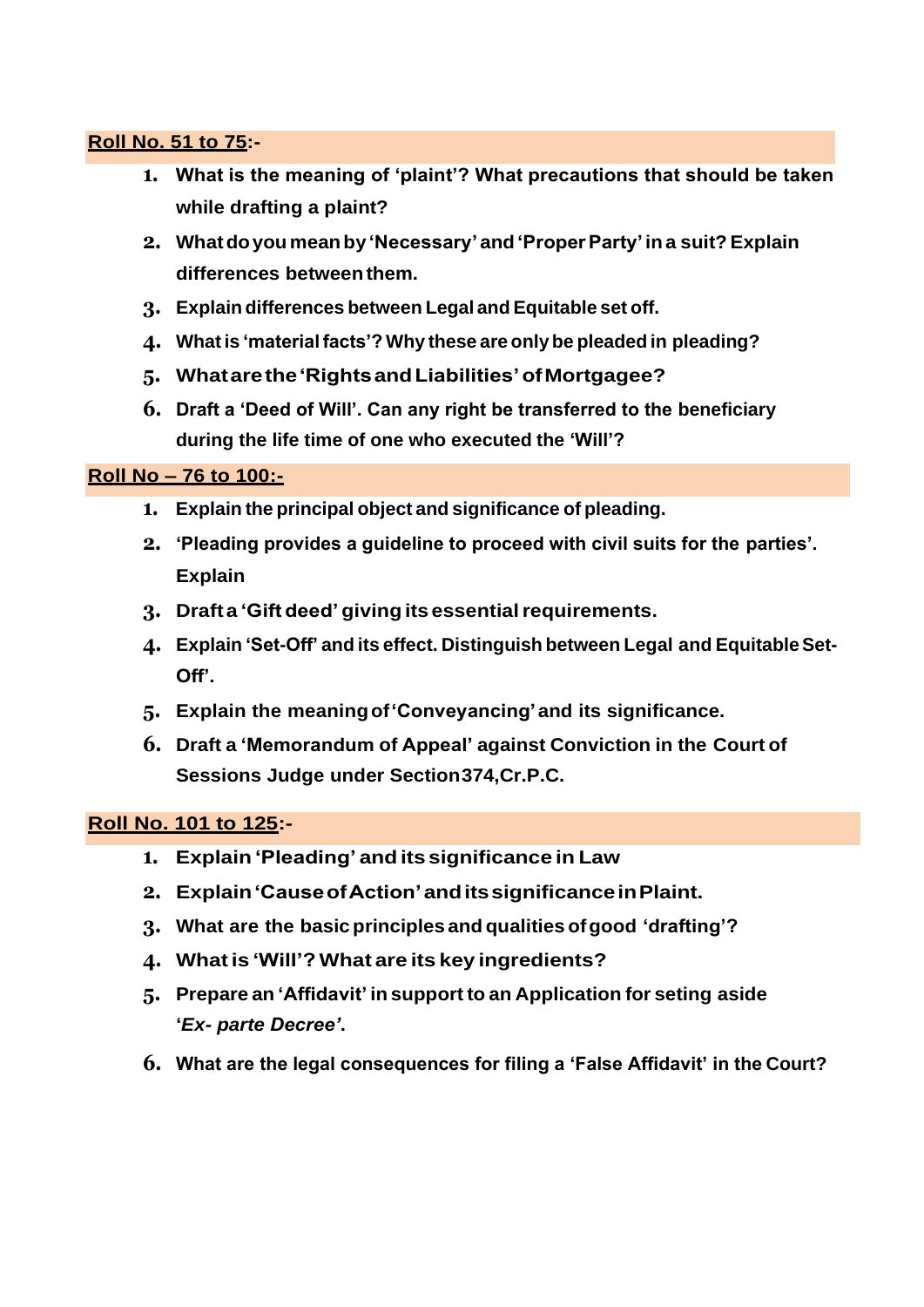#### **Roll No. 126 to150:-**

- **1. What is 'Bail'? What are the provisions provided forit under the CrPC 1973?**
- **2. Whatis 'Pleading'? What areits 'Fundamental Rules?**
- **3. 'Amendment of pleading implies supplying further facts to clarify the facts already stated'. Explain.**
- **4. Draft a plaint of Eviction Suit on the ground of default in payment of rent and personal necessity of landlord.**
- **5. Whatis 'Will'? What are its key ingredients?**
- **6. What are the legal consequences for filing a 'False Affidavit' in the Court?**

# **Roll No. 151 to 175:-**

- **1. Draft a Petition for 'Bail' under Section 439(1)(a) CrPC, 1973 in the Court ofSessions Judge onbehalf of a accused in custody.**
- **2. What do you mean by 'Alternate' and 'Inconsistent Pleading'. Explain.**
- **3. Draft a Plaint for partition of joint family among 4 co-sharers.**
- **4. What is 'Written statement'? What are the necessary particulars of it?**
- **5. Prepare an 'Affidavit' in support to an Application for setting aside 'ExparteDecree'.**
- **6. Draft a 'Gift deed' giving its essentialrequirements.**

# **Roll No. 176 to200:-**

- **1. 'Plaint is basis of the claim of plaintiff'. Explain.**
- **2. Draft a 'Deed of Adoption'.**
- **3. Explain whether new facts can be pleaded in 'written statement' by way of defence.**
- **4. Define 'complaint', as provided under the Code of Criminal Procedure,**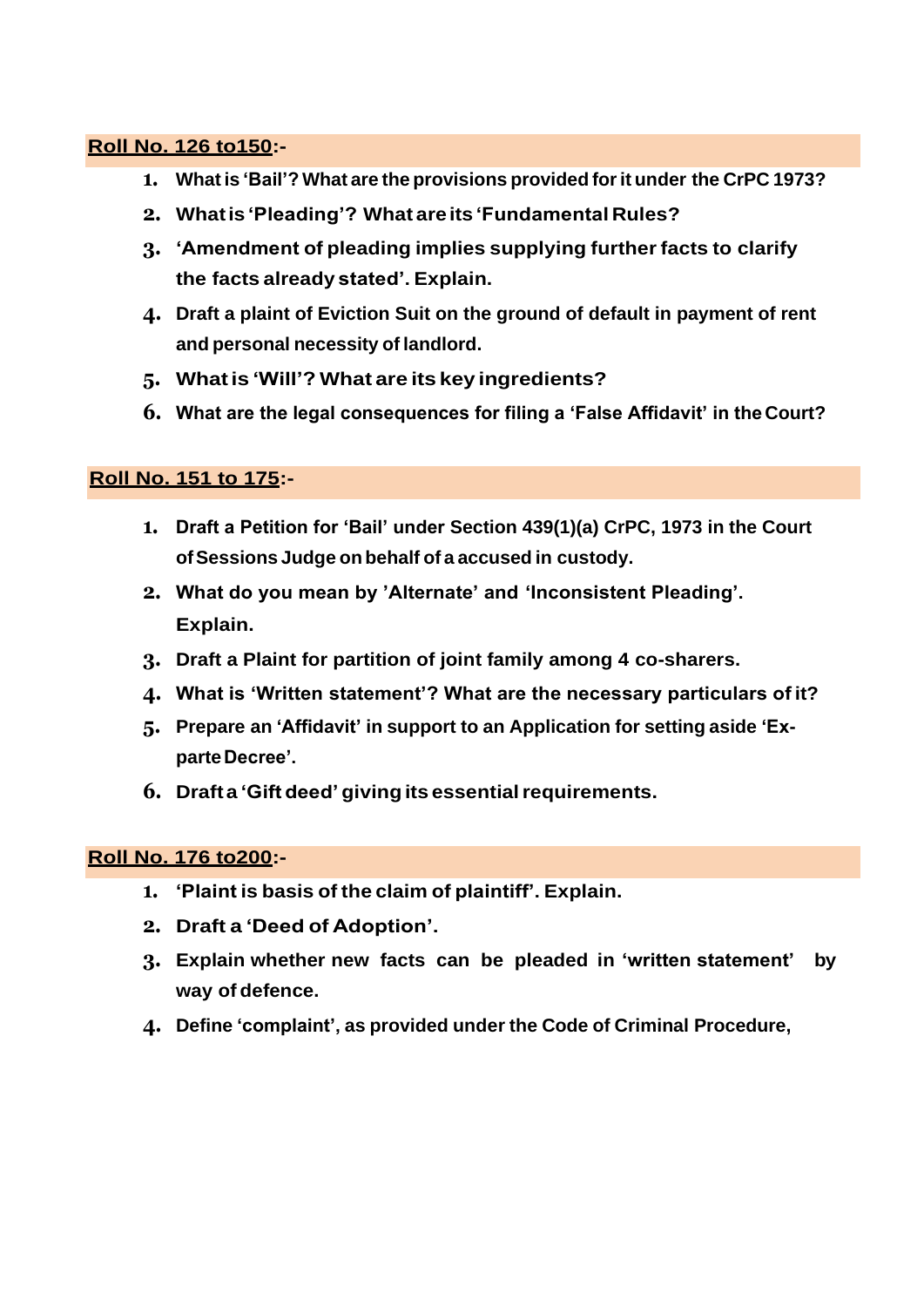**1973? What are its requisites?**

- **5. What is the meaning and object of Conveyancing?**
- **6. Draft a 'Memorandum of Family Settlement' among father and two sons.**

# **Roll No. 201 to225:-**

- **1. What is 'Written statement'? What are the necessary particulars of it?**
- **2. What typesof defence could be takenin 'Written statement'?**
- **3. What the definition and meaning of 'complaint', as provided under the Code of Criminal Procedure, 1973? Who canmake complaint?**
- **4. What is 'Deed'? What are its component parts?**
- **5. Draft a deed of Adoption.**
- **6. Define 'Power of Attorney'. Explain mode of execution of the 'Power of Attorney'.**

# **Roll No. 226 to250:-**

- **1. What are the 'Fundamental Rules ofPleading?**
- **2. WhatisFirstInformationReport(F.I.R)underCrPC,1973?Explainthe provisions pertaining to lodging (F.I.R) in Cognizable and Non-Cognizable cases.**
- **3. Explain whether new facts can be pleaded in writtenstatement by way of defence?**
- **4. Draft a Petition for 'Bail' under Section 439(1)(a) CrPC, 1973in the Court of Sessions Judge on behalf of a accused in custody.**
- **5. Define 'Lease' and explain its essential ingredients.**
- **6. Explain the provision regarding amendment of written statement Under Order 6, Rule 17 of CPC.**